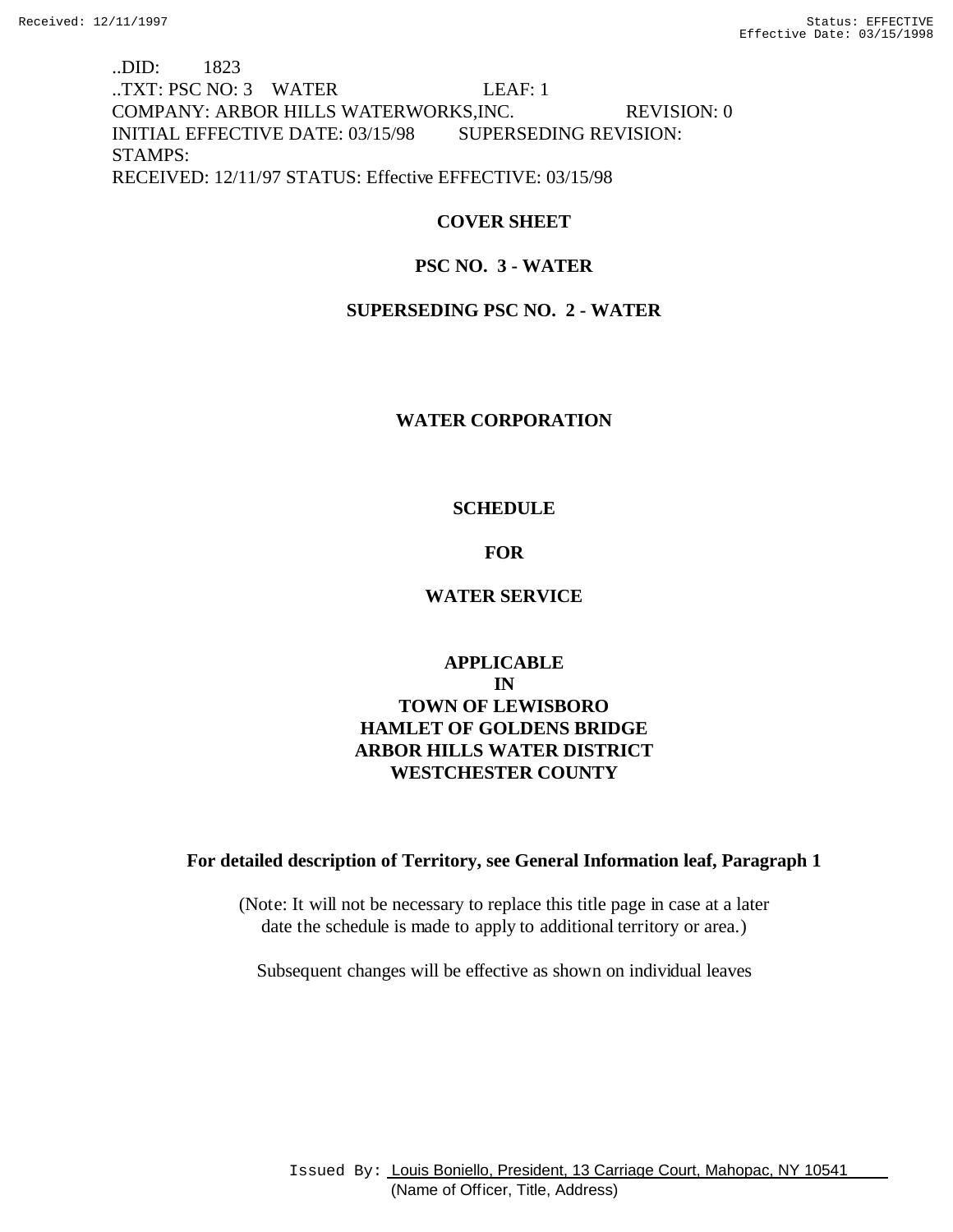..DID: 1816 ..TXT: PSC NO: 3 WATER LEAF: 2 COMPANY: ARBOR HILLS WATERWORKS,INC. REVISION: 0 INITIAL EFFECTIVE DATE: 03/15/98 SUPERSEDING REVISION: STAMPS: RECEIVED: 12/11/97 STATUS: Effective EFFECTIVE: 03/15/98

#### **TABLE OF CONTENTS**

|                  | <b>GENERAL INFORMATION</b>                                     | <b>LEAF NO.</b> |
|------------------|----------------------------------------------------------------|-----------------|
| 1.               | Territory                                                      | 3               |
| $\overline{2}$ . | Application for Water Service                                  | 3               |
| 3.               | Deposits - Security                                            | 3               |
| 4.               | Deposits - Interest                                            | 4               |
| 5.               | Deposits - Return                                              | 4               |
| 6.               | Deposits - Other                                               | $\overline{4}$  |
| 7.               | <b>General Rules</b>                                           | $5 - 6$         |
| 8.               | Metered Service                                                | $6 - 7$         |
| 9.               | <b>Unmetered Service</b>                                       | 7               |
|                  | 10. Extension of Mains                                         | 7               |
|                  | 11. Discontinuance of Service - Non-payment                    | $7 - 8$         |
|                  | 12. Discontinuance of Service - Other                          | $8 - 9$         |
|                  | 13. Discontinuance of Residential Service - Special Procedures | 9               |
|                  | 14. Deferred Payment Agreements                                | 9               |
|                  | 15. Complaint Handling Procedures                              | 10              |
|                  | 16. Restoration of Service                                     | $10 - 11$       |
|                  | 17. Interest on Customer Overpayments                          | 11              |
|                  | 18. Regulation                                                 | 11              |
|                  | 19. Service Classification No. 1                               | 12              |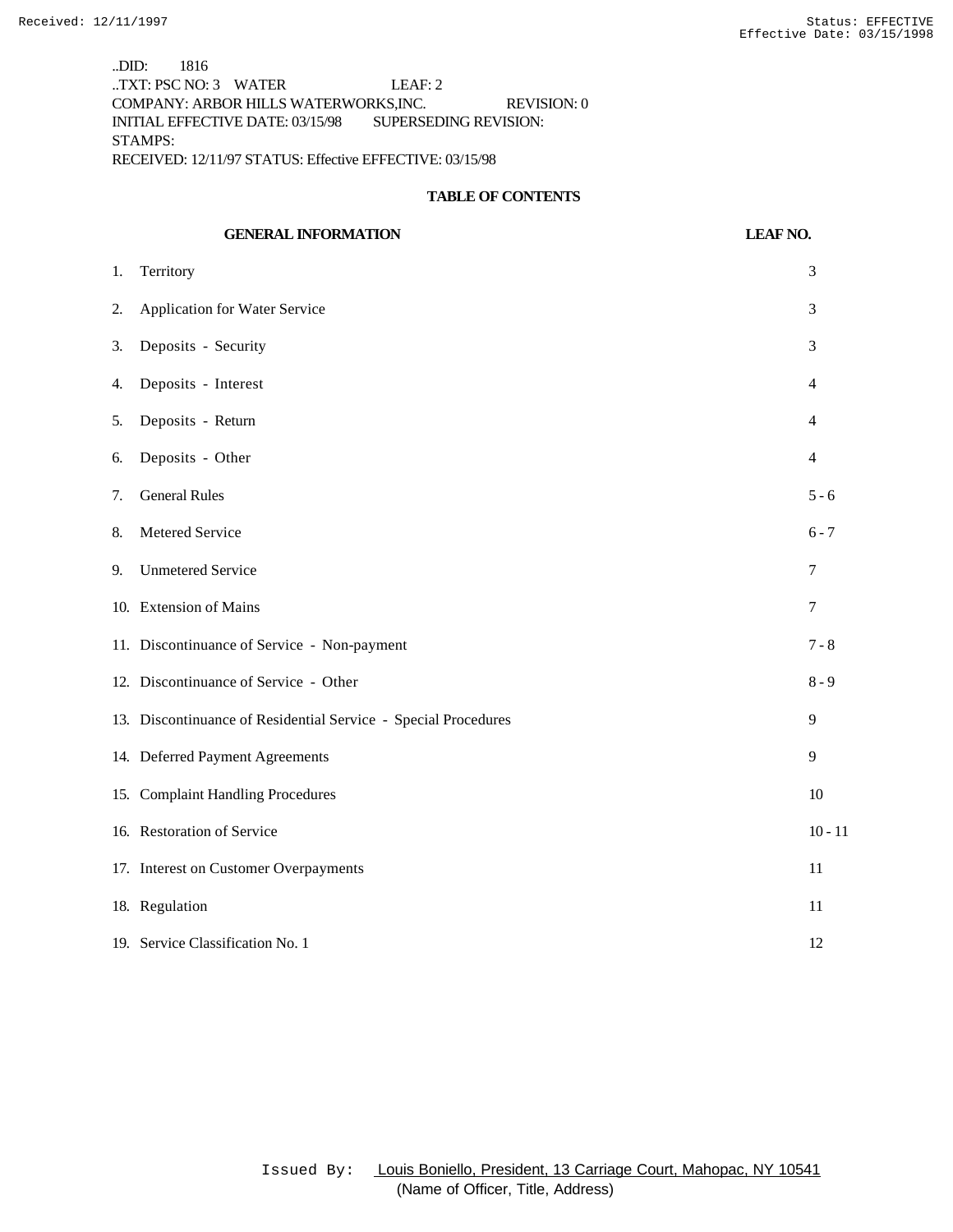..DID: 1817 ..TXT: PSC NO: 3 WATER LEAF: 3 COMPANY: ARBOR HILLS WATERWORKS,INC. REVISION: 0 INITIAL EFFECTIVE DATE: 03/15/98 SUPERSEDING REVISION: STAMPS: RECEIVED: 12/11/97 STATUS: Effective EFFECTIVE: 03/15/98

#### **GENERAL INFORMATION**

1. Territory (County, Town, Development, Streets, etc.)

 TOWN OF LEWISBORO HAMLET OF GOLDENS BRIDGE WESTCHESTER COUNTY

- 2. Application for Water Service
	- A. Written application for service may be required.
	- B. A separate application may be required for each premises.
	- C. Premises may be subject to inspection by the company.
	- D.Applications need not be accepted from customers with charges due on any water accounts with the company. The company may accept an application if the customer enters into a deferred payment agreement.

E.Service pipe installations are subject to company approval.

## 3. Deposits - Security

- A.As a condition of receiving service, the company may require a deposit from customers that are delinquent (having a bill remaining unpaid 23 days from the date mailed), seasonal, short term or temporary or who have had service terminated for non-payment during the preceding 6 months. In addition, a deposit may also be required from a nonresidential customer whose credit has not been established with the company. A delinquent customer shall be provided with a written notice 20 days before the deposit is assessed which states that failure to make timely payments will permit the company to require a deposit from such customer.
- B.Deposits from applicants and customers may not exceed two times the estimated average monthly bill for a calendar year, except in the case of customers whose usage varies widely where deposits may not exceed twice the average monthly bill for the peak season.
- C.The company shall perform an annual review of the billing history of every customer who has a deposit with the company to assure that a deposit is still required under (1) above and that the amount of the deposit conforms with (2) above. The company reserves the right to review the deposit at any time. If a review shows that the deposit held falls short of the amount the company may require by 25 percent or more, the company may require the payment of an additional amount. If a review shows that the deposit held exceed the amount required by 25 percent or more, the company shall refund the excess to the customer. The customer may request a downward revision of the deposit.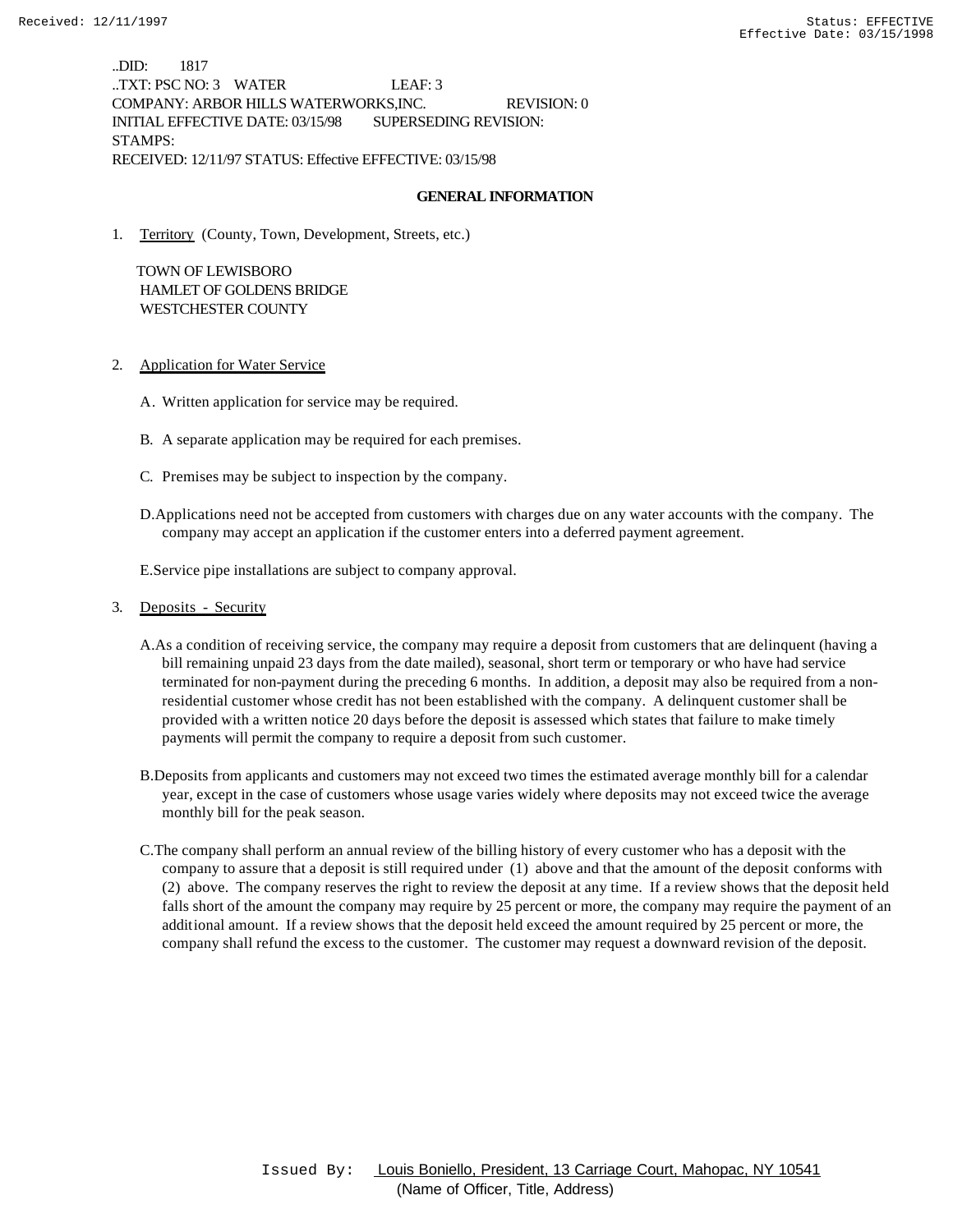..DID: 1818 ..TXT: PSC NO: 3 WATER LEAF: 4 COMPANY: ARBOR HILLS WATERWORKS,INC. REVISION: 0 INITIAL EFFECTIVE DATE: 03/15/98 SUPERSEDING REVISION: STAMPS: RECEIVED: 12/11/97 STATUS: Effective EFFECTIVE: 03/15/98

### **GENERAL INFORMATION**

#### 4. Deposits - Interest

Every deposit shall earn simple interest at the rate per annum prescribed by the Public Service Commission. The interest must be paid to customers when the deposit is returned. If the deposit has been held for 12 consecutive months or more, the interest must be credited to the customer no later than the first bill rendered after the next succeeding first day of October and at the end of each succeeding 12 month period.

#### 5. Deposits - Return

- A.The company shall return to a customer a deposit or portion of a deposit and all interest thereon no more than 30 days after:
	- (1) the day the account is closed and all bills are paid; or
	- (2)the date of the first bill for service rendered after a 12 month period during which time the customer was not delinquent, provided there is no other basis for the company to request a deposit; or
	- (3)a review of the deposit shows that a reduction of the deposit is warranted.
- B.A deposit or portion of a deposit plus interest thereon that is subject to return may be credited to the customer's account in the amount of any outstanding charges. If any balance remains, a refund check shall be issued.
- 6. Deposits Other
	- A.In the event that the applicant desires service for a trailer or other non-permanent structure, he shall deposit with the company all costs of the connection of such service. Said deposit shall bear simple interest as required above and shall be refunded at the end of 10 years, or sooner in the event that a permanent structure for such service connection is completed.
	- B.The company may also require deposits from customers to guarantee future payments as set forth in lawn sprinkler, main extension, or other forms of contracts which are in a form approved by the Public Service Commission. The interest rates for these deposits will be the same as the interest rates for security deposits and such interest will be credited to the customer as prescribed by Commission rules.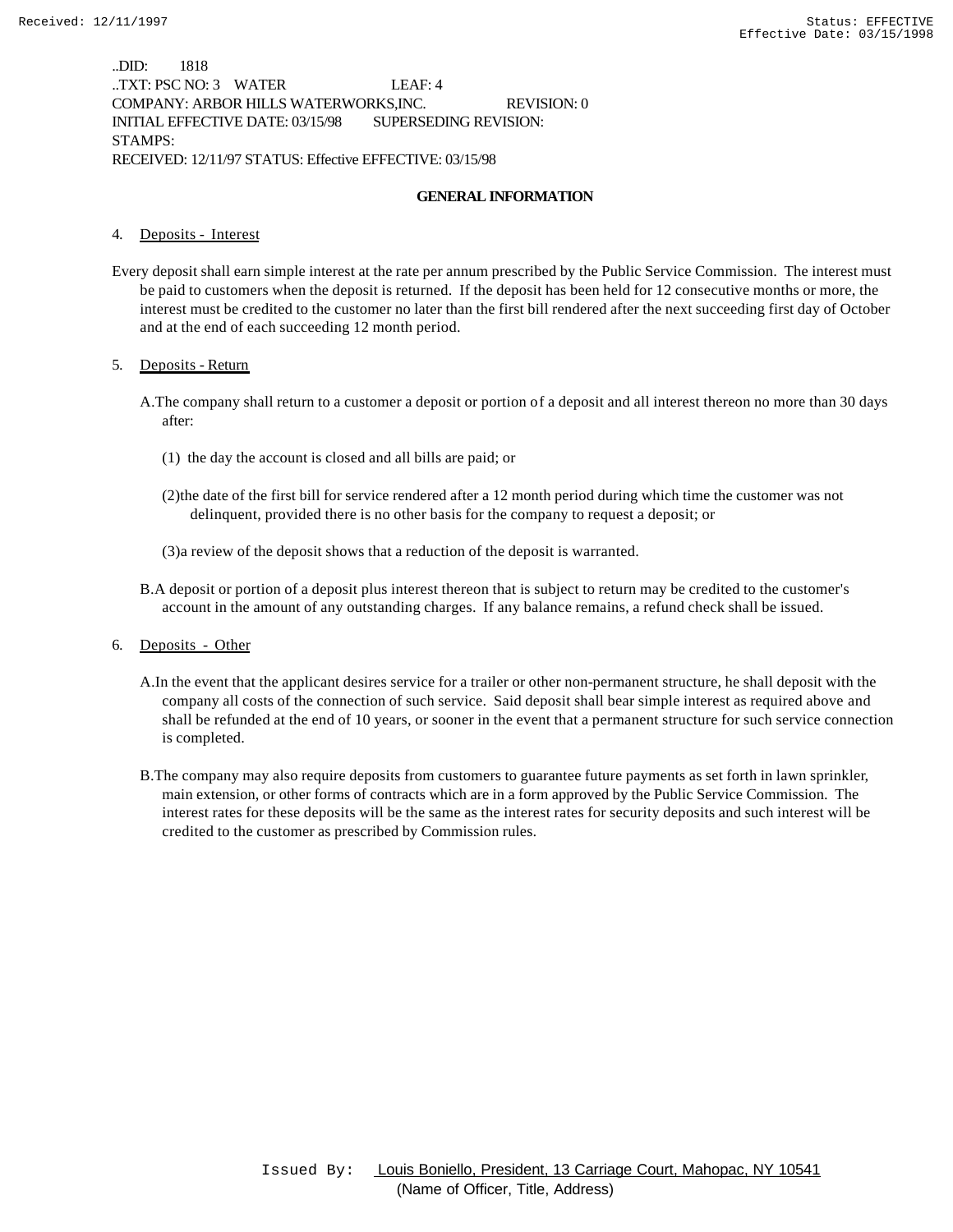..DID: 1819 ..TXT: PSC NO: 3 WATER LEAF: 5 COMPANY: ARBOR HILLS WATERWORKS,INC. REVISION: 0 INITIAL EFFECTIVE DATE: 03/15/98 SUPERSEDING REVISION: STAMPS: RECEIVED: 12/11/97 STATUS: Effective EFFECTIVE: 03/15/98

# **GENERAL INFORMATION**

# 7. General Rules

- A. Customers must provide 10 days' written notice prior to the date on which termination of service is requested or prior to a change of occupancy, until which date the customer will be responsible for payment of service.
- B. Fire hydrants shall not be used without written permission or unless in conformance with filed fire protection tariff provisions.
- C. The company will not be liable for damage resulting from the presence of its facilities, supply, or use of water service, except damage resulting from gross negligence of the company.
- D. The company may shut off water in its mains to make repairs and extensions. Where possible, proper advance notice will be made to customers affected.
- E. The use of water for sprinkling, swimming pools, or other less essential uses may be restricted or prohibited where such use may unreasonably reduce the adequacy of service for other domestic purposes.
- F. There must be a separate service for each premises.
- G. Installation of service pipes and mains will not normally be made when the ground is frozen.
- H. The customer is responsible for service pipes and plumbing within the property line. Any plumbing work done on the customer's service pipe is subject to approval by the company. No underground work shall be covered up until it has been inspected and approved by the company.
- I. All leaks on customer premises must be repaired as soon as possible.
- J. All mains, services (up to the property line) and other water system facilities will be maintained and replaced by the company.
- K. The company will supply water in the distribution system at pressures between 20 and 100 pounds per square inch (psi) and will strive, where practicable, to maintain a normal working pressure of 60 psi with a minimum of 35 psi. If the company makes changes to its system which cause the pressure to increase to over 100 psi to existing customers, the company will be responsible for the first installation of the necessary equipment in the customer's premises. From that point on the equipment will be considered part of the customer's internal plumbing and the customer will be responsible for its maintenance or replacement. If a water pressure reducing valve, in the customer's or applicant's opinion, is necessary or desired to safeguard the plumbing, it is the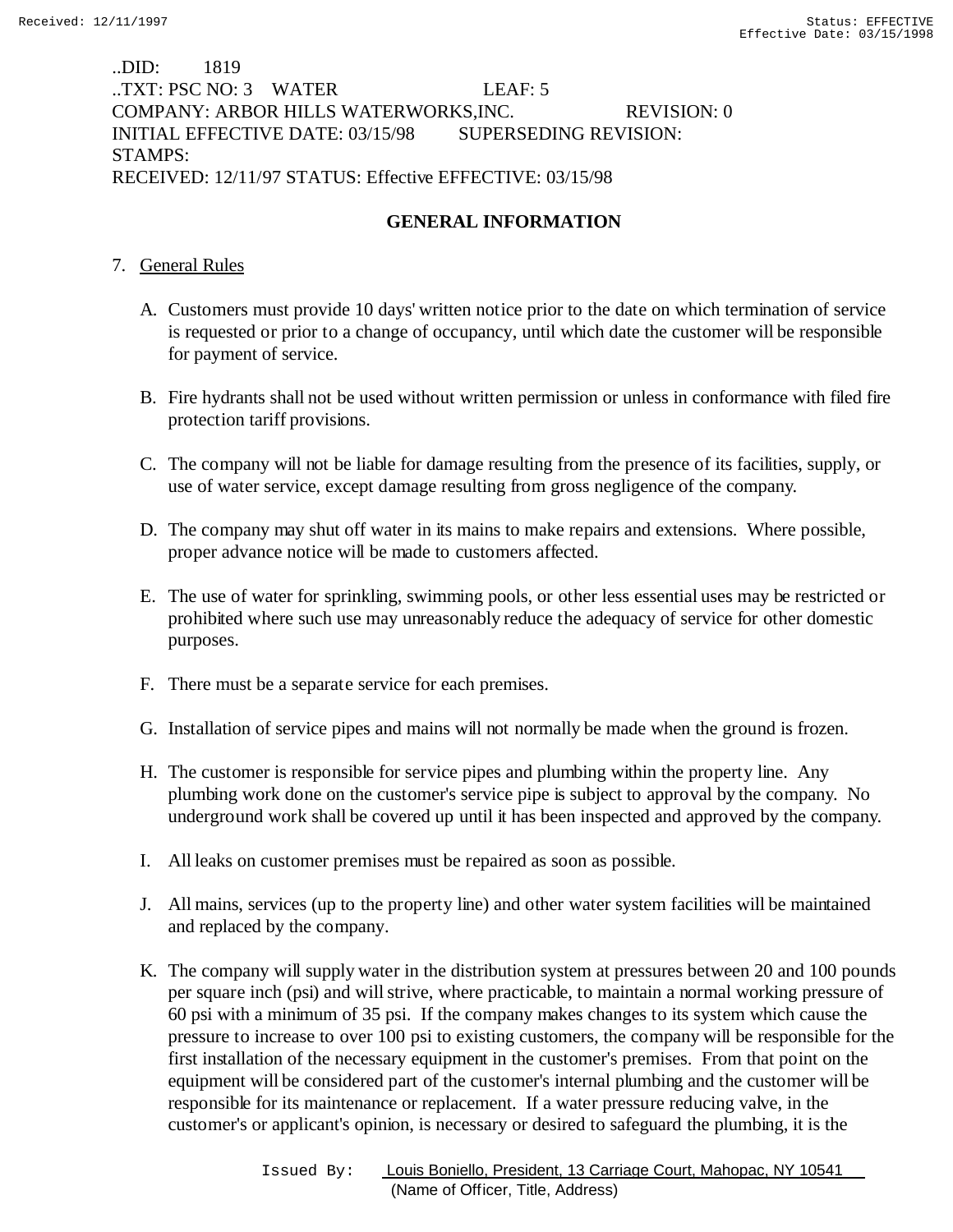customer's or applicant's responsibility to purchase, install and maintain this equipment. Where a pressure reducing valve is used it is also advisable to install a suitable pressure relief valve. All installations will comply with the local building codes and standards and are considered a part of the customer's internal plumbing.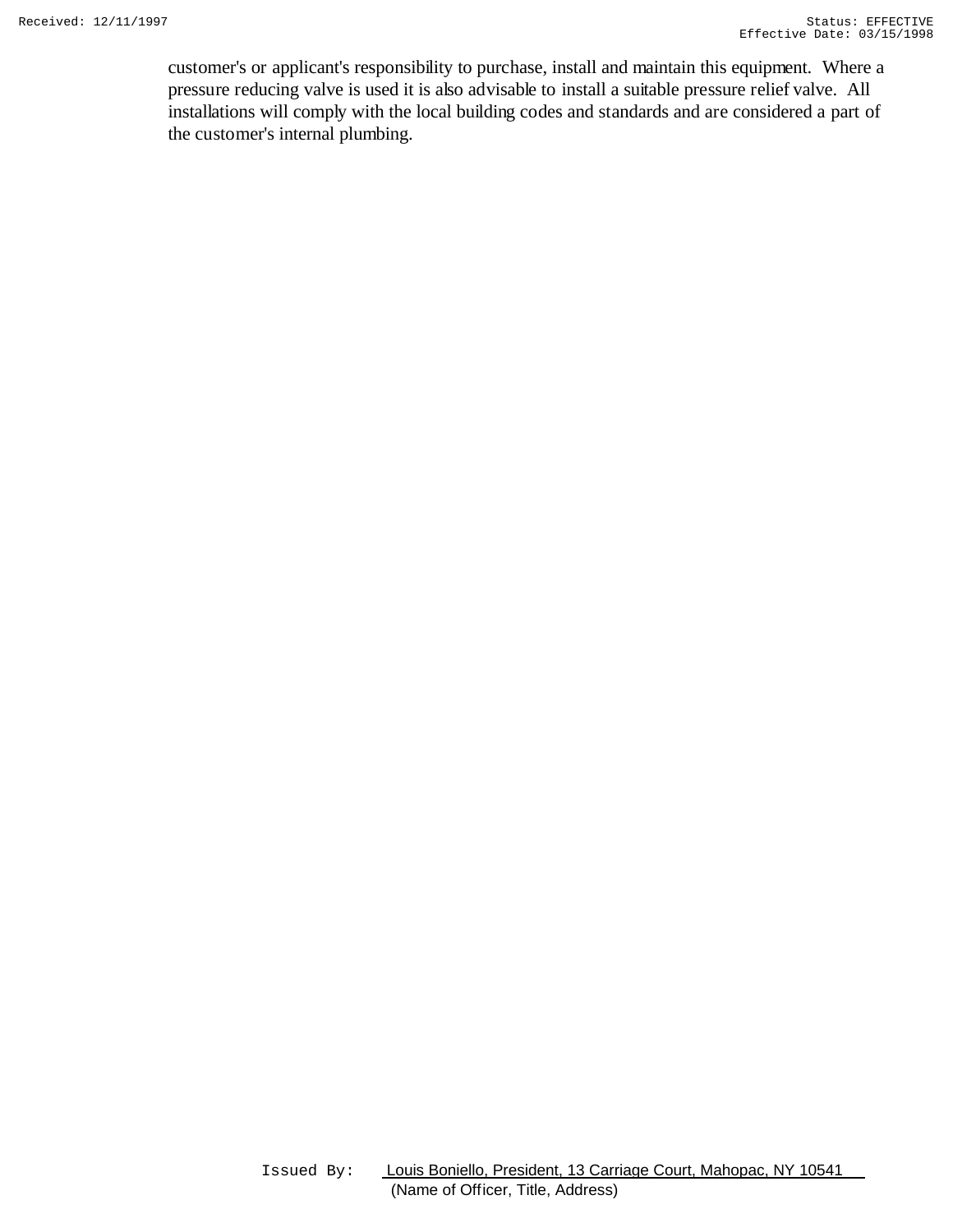# ..DID: 1820 ..TXT: PSC NO: 3 WATER LEAF: 6 COMPANY: ARBOR HILLS WATERWORKS,INC. REVISION: 0 INITIAL EFFECTIVE DATE: 03/15/98 SUPERSEDING REVISION: STAMPS: RECEIVED: 12/11/97 STATUS: Effective EFFECTIVE: 03/15/98

# **GENERAL INFORMATION**

- L. Where an applicant is seeking service at an elevation or gradient which could not otherwise be adequately serviced by existing plant, the company will require that the applicant bear the additional cost of providing such extraordinary service, or in the alternative, require the applicant to purchase, install and maintain the necessary special equipment, such as a hydro-pneumatic system, needed to serve the premises. The installation of a hydro-pneumatic system as part of the customer's internal plumbing may be subject to approval of the Health Department and should comply with local building codes and standards.
- M. Cross connections to water sources other than the company's or with other facilities are strictly prohibited. Customers will, at their expense, install and maintain such backflow prevention devices as may be required by the company in accordance with good water works practice or applicable laws or regulations.
- N. Customers must permit company representatives to enter their premises on request for purposes relating to the operation and maintenance of the company's system, including inspection of the customer's and the company's facilities, installation, reading, testing, replacement and removal of meters, and terminating and restoring service.
- O. No person shall maliciously, willfully or negligently break, damage, destroy, uncover, deface, block access to or tamper with any pipe, valve, meter, structure, appurtenance or equipment which is a part of the water works system.
- 8. Metered Service (if applicable and provided for in Service Class No. 1)
	- A. A meter of a type approved by the Commission is required for each premises.
	- B. The company will furnish, install, and maintain the meter. Unless the meter register is set at zero, the company shall attach a tag stamped with the date and meter dial reading at the time of installation.
	- C. The customer will provide a location for the meter acceptable to the company and will be responsible for the cost of repairing damage resulting from human interference, frost, backflow of hot water, or other such causes.
	- D. Where the company agrees it is necessary to set a meter outside the building, it shall be installed at the expense of the customer in a pit acceptable to the company which is both water-tight and frostproof. The cover of the pit shall be fastened with a convenient locking devise. Where the distance from the property line to the front wall of the building is greater than 75 feet, the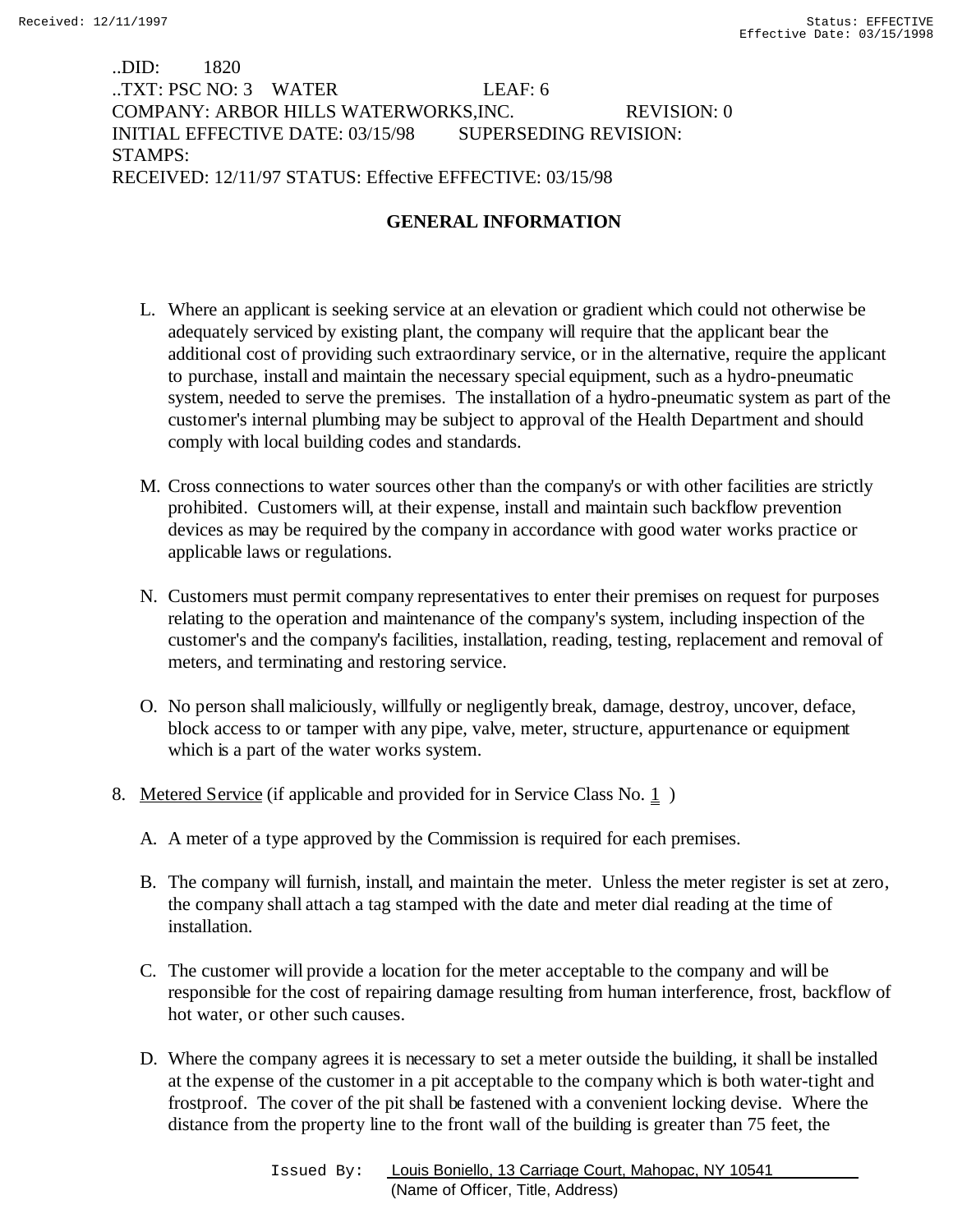company may require that the meter be set in a pit at or near the property line. If the pit is to be installed on property not owned or controlled by the customer, written consent of the owner of the property shall be obtained prior to the installation.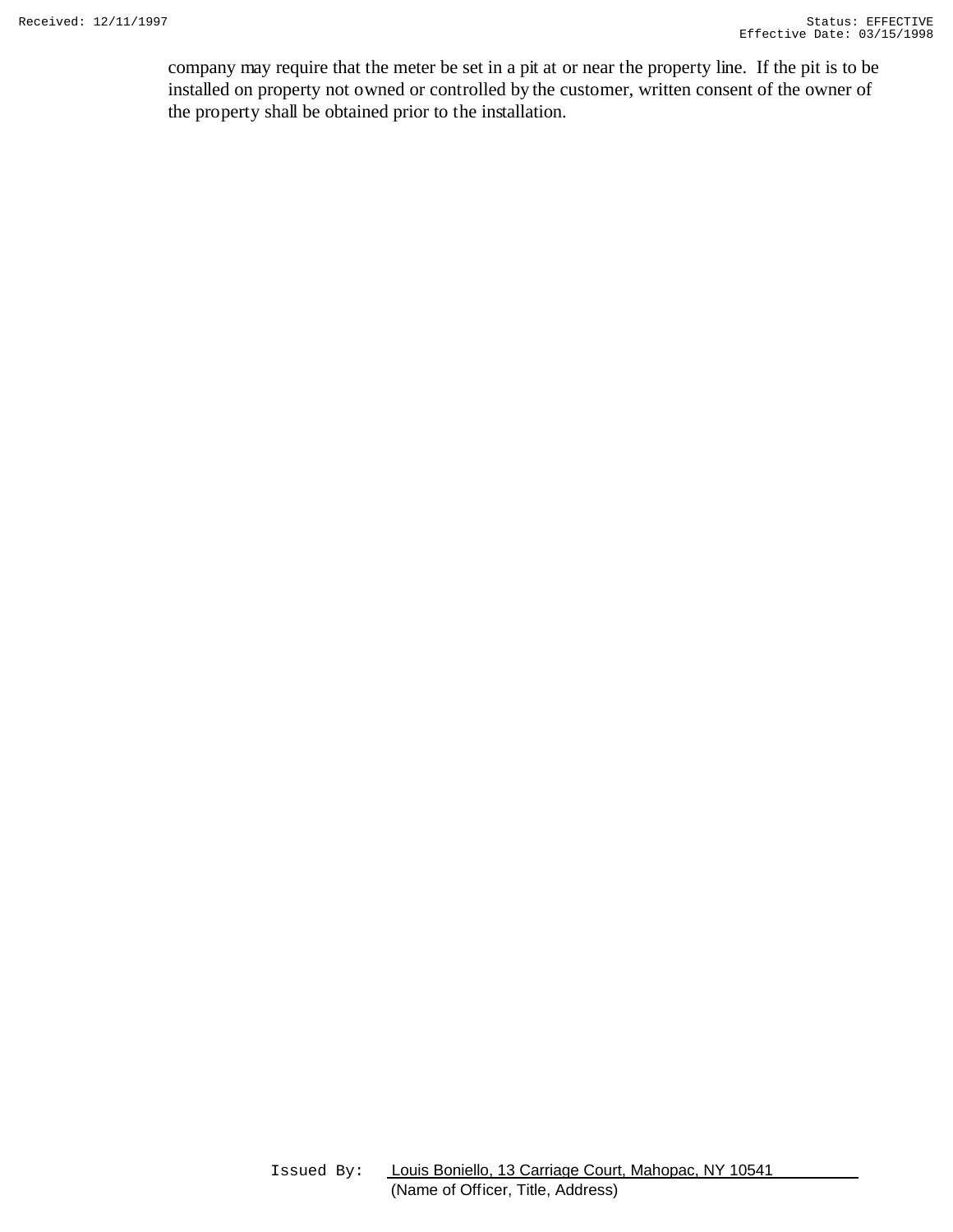..DID: 1824 ..TXT: PSC NO: 3 WATER LEAF: 7 COMPANY: ARBOR HILLS WATERWORKS,INC. REVISION: 0 INITIAL EFFECTIVE DATE: 03/15/98 SUPERSEDING REVISION: STAMPS: RECEIVED: 12/11/97 STATUS: Effective EFFECTIVE: 03/15/98

#### **GENERAL INFORMATION**

E.The company reserves the right to remove, test, and replace the meter.

- F.The company shall afford the customer an opportunity to verify the final reading of any water meter removed from the premises and obtain the customer's signature on a meter removal card which shows the date removed and the reading.
- G.Meters will be tested in conformance with rules of the Public Service Commission. In the case of a disputed account involving the accuracy of the meter, the company will have the meter tested upon the request of the customer. Should the customer request to have a second meter test within 1 year, the customer will be responsible for the actual cost incurred to have the meter tested including the cost to remove the meter, payable in advance to the company. This fee will be refunded if the meter's final weighted average is found to register in excess of 100 percent. Adjustments in bills for over-registration of the meter will be made in accordance with the current rules of the Public Service Commission.

H.Bills will show meter readings and the dates read.

I.Bills will be reasonably estimated where a meter has been inaccessible and will be so indicated on the bill.

- J.Where a meter has ceased to register or its percentage of accuracy cannot be determined, an estimated bill for the current period may be rendered. For all other periods the bill shall be the minimum applicable rate.
- 9. Unmetered Service (if applicable and provided for in Service Class No. )

All applicable provisions of this tariff shall apply.

10. Extension of Mains

Mains will be extended in conformance with Commission Rules and Regulations found in 16 NYCRR, Part 501.

#### 11. Discontinuance of Service - Non-Payment

 Service may be discontinued, under the following provisions, for non-payment of any amount due for water supplied, for failure to make any payment due under a deferred payment agreement or for meter maintenance, for failure to post a required deposit or for failure to pay any fee or charge accruing under the contract or tariff.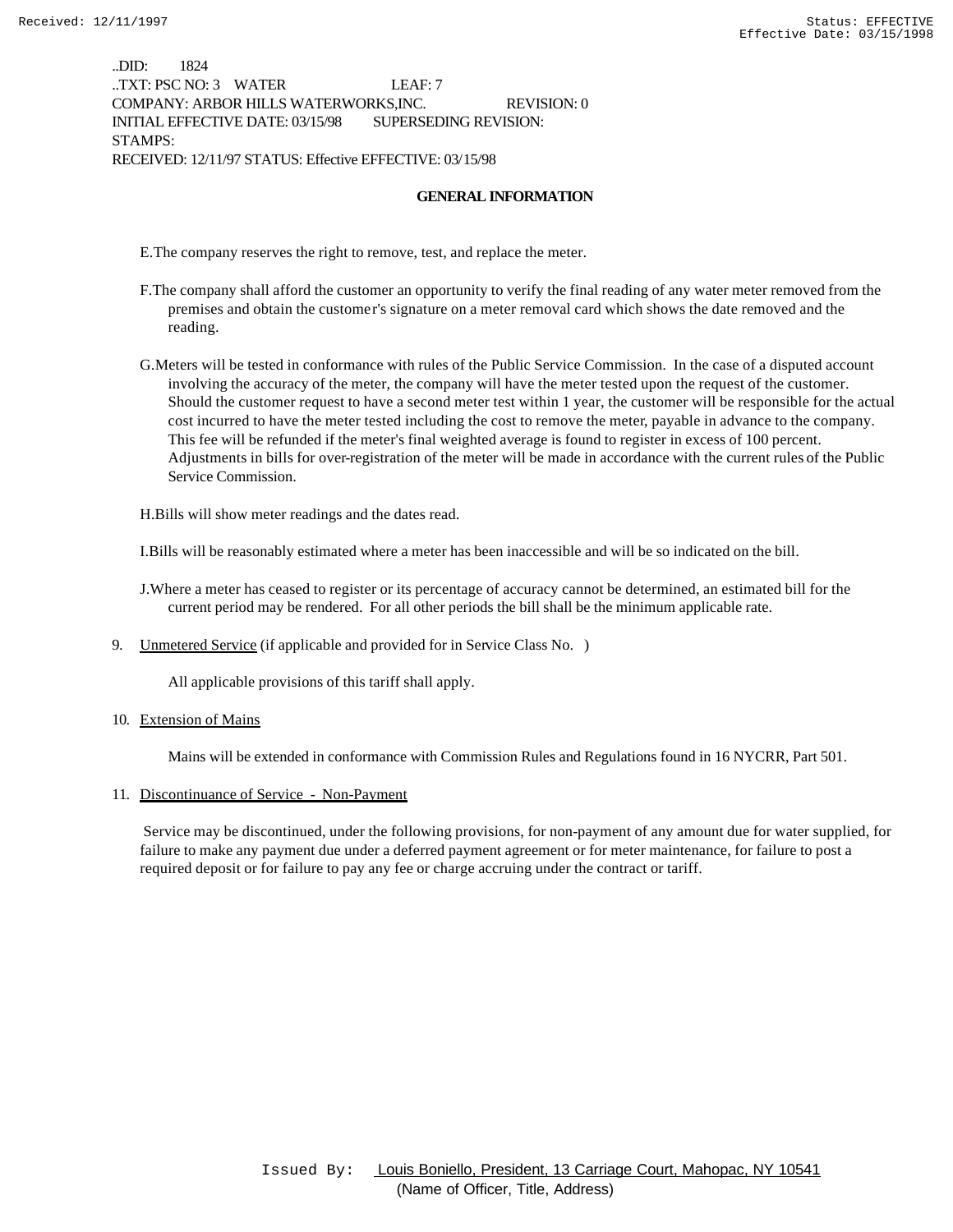..DID: 1821 ..TXT: PSC NO: 3 WATER LEAF: 8 COMPANY: ARBOR HILLS WATERWORKS,INC. REVISION: 0 INITIAL EFFECTIVE DATE: 03/15/98 SUPERSEDING REVISION: STAMPS: RECEIVED: 12/11/97 STATUS: Effective EFFECTIVE: 03/15/98

### **GENERAL INFORMATION**

- A.A bill not paid within 23 days of mailing is considered delinquent, and the company may discontinue service after complying with 16 NYCRR, Part 533 which requires: (1) 15 days written notice if served personally, or (2) 15 days after a registered letter containing such notice has been signed or refused, or (3) 18 days after mailing written notice in a post-paid wrapper. Service will not be re-established until payment of all proper arrears, charges and deposits is made or a deferred payment agreement is entered into. Receipt of a subsequently dishonored negotiable instrument in response to a notice of discontinuance shall not constitute payment of the customer's account and the company shall not be required to issue additional notice prior to discontinuance. There will be a charge for processing all returned checks equal to the bank charge plus a handling fee of \$5.00 (not to exceed the maximum allowed by section 5-328 of General Obligations Law).
- B.The company will not discontinue service to residential premises for non-payment of bills on a Friday, Saturday, Sunday, public holiday (as defined in General Construction Law), or on a day on which the utility's main office is closed. Discontinuance can only take place from Monday to Thursday between the hours of 8 a.m. and 4 p.m.
- C.The company will not discontinue service for non-payment of bills to any person or entity receiving public assistance if the payment for such service is to be paid directly by the Department of Social Services or by the local Social Services representatives.
- 12. Discontinuance of Service Other
	- A.Service rendered under any application, contract or agreement may be discontinued by the company after reasonable notice for any of the following reasons:
		- (1)For willful or indifferent waste of water due to any cause or for non-authorized use of water.
		- (2)For failure to protect from damage the meter and connection, or for failure to protect and maintain the service pipe or fixtures on the property of the customer in a condition satisfactory to the company.
		- (3)For tampering with any meter, connections, service pipe, curb cock, seal or any other appliance of the company controlling or regulating the customers's water supply.
		- (4)For failure to provide the company's employees reasonable access to the premises supplied, or for obstructing the way of ingress to the meter or any other appliances controlling or regulating the customer's water supply.
		- (5)In case of vacancy of the premises.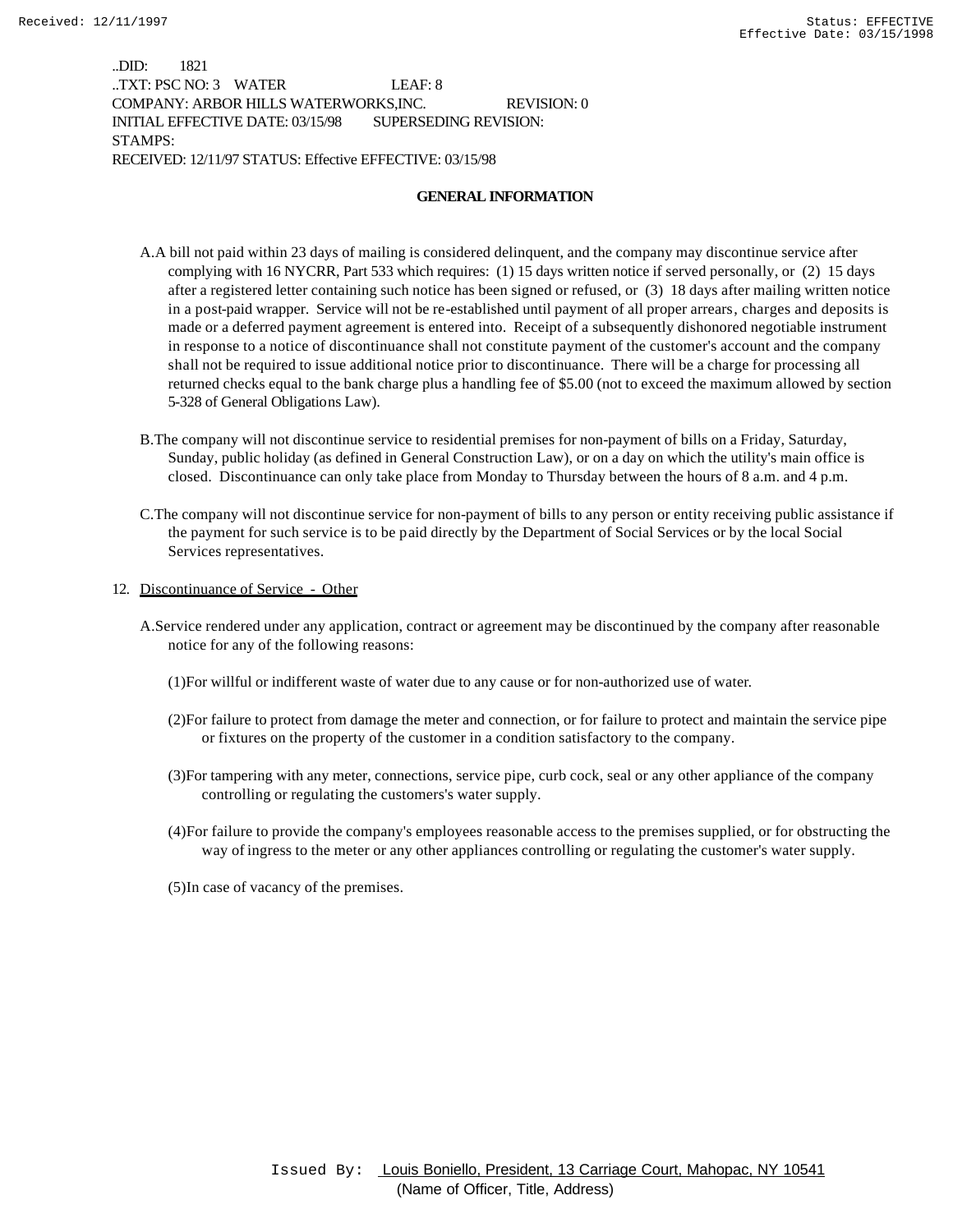..DID: 1825 ..TXT: PSC NO: 3 WATER LEAF: 9 COMPANY: ARBOR HILLS WATERWORKS,INC. REVISION: 0 INITIAL EFFECTIVE DATE: 03/15/98 SUPERSEDING REVISION: STAMPS: RECEIVED: 12/11/97 STATUS: Effective EFFECTIVE: 03/15/98

#### **GENERAL INFORMATION**

(6)For cross connections.

- (7)For submetering or reselling water.
- (8)For non-compliance with restrictions on less essential water use.
- (9)For violation of any rule or regulation of the company as filed with the Public Service Commission, provided such violation affects the reliability or integrity of the water system.
- B.Written notice of discontinuance of service shall contain the information required by 16 NYCRR S.14.4 (b) and will be given except in those instances where a public health hazard exists.
- C.The company may, at any time, temporarily discontinue water service in case of accident, or for the purpose of making connections, alterations, repairs, charges, etc.
- D.Except as stated in the preceding paragraph, or in the case of a violation that threatens the integrity of the water system, the company shall not discontinue service to any customer on a Friday, Saturday, Sunday, Public Holiday or on a day when the company is not open for business. Public Holiday shall refer to those holidays defined in the General Construction Law.

#### 13.Discontinuance of Residential Service - Special Procedures

 The company must delay termination of service or, if service has already been terminated, must restore service for 30 days in the event that the occupants of the premises are blind, disabled, 62 years of age or older or 18 years of age or under, if a medical emergency exists, or where during the cold weather period (November 1 to April 15) the termination would affect the heating of the premises, if such termination or failure to restore service might cause the occupant to suffer serious impairment to health. The company may require appropriate documentation that such a condition exists before delaying the termination or restoring the service. In addition, the company may require that the customer make appropriate arrangements to pay any arrears on the account.

#### 14. Deferred Payment Agreements

 In addition to the above circumstances, the company will consider granting customers reasonable payment terms in cases where a customer is threatened with termination of service, or where the company has issued a backbill to a customer. Any such agreement may require the customer to make a reasonable down payment, and to pay current bills when issued.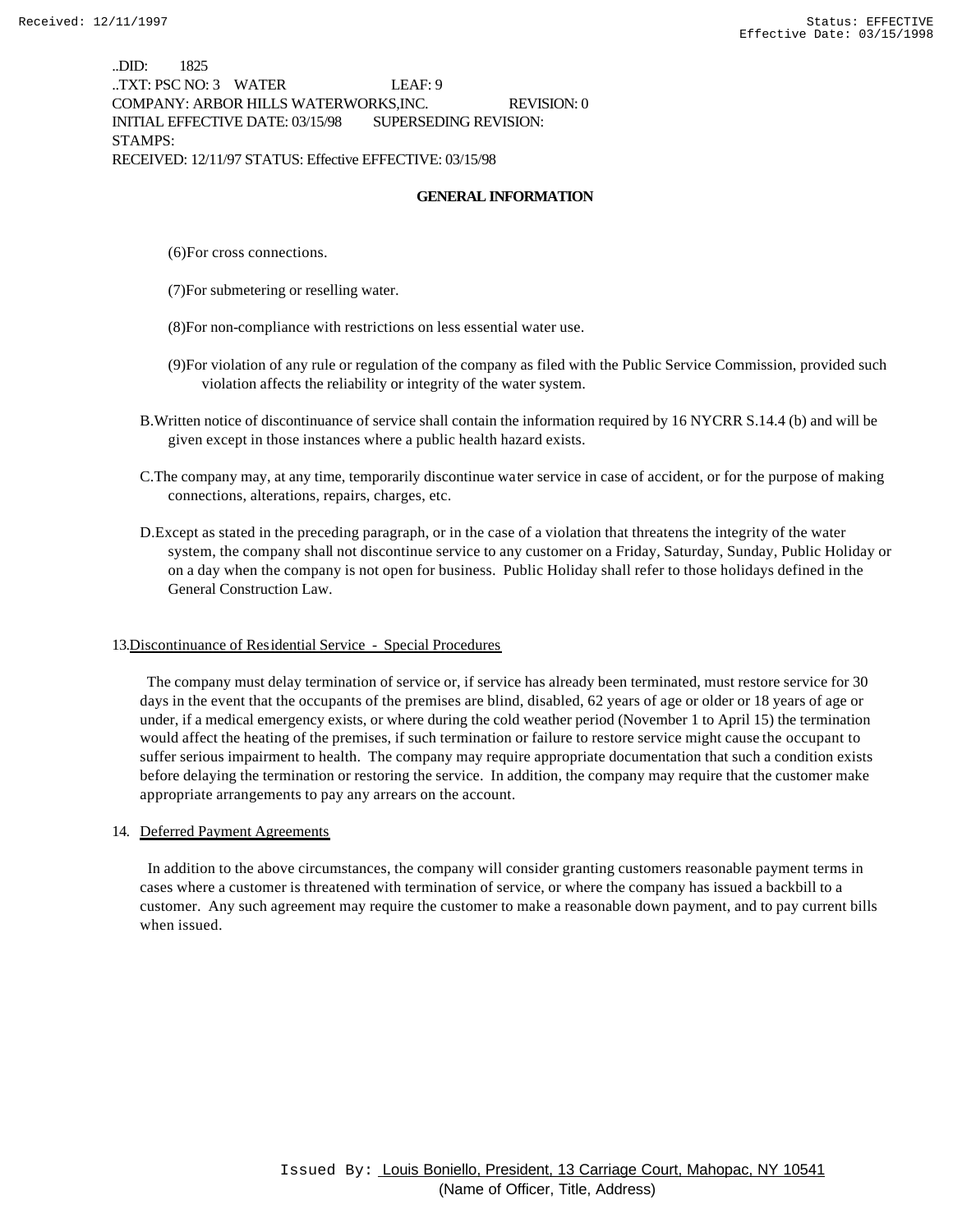### **PSC NO: 3 - WATER LEAF: 10 COMPANY: ARBOR HILLS WATERWORKS, INC. REVISION: 3 INITIAL EFFECTIVE DATE: January 1, 2010 SUPERSEDING REVISION: 2**

# **GENERAL INFORMATION**

#### 15. Complaint Handling Procedures

- A. The company will promptly investigate and evaluate all complaints received from customers regarding bills for service rendered or required deposits. The results of the company's findings will be reported to the customer. During the period of investigation and evaluation, service will not be discontinued, nor shall a new notice of termination be issued, provided, however, that the customer will be required to pay the undisputed portion of any balance due, which may include bills for current usage.
- B. After the completion of such an investigation, if the company determines that the disputed service has been rendered, or that the disputed charge or deposit is proper in whole or in part, the company may require that the full bill or deposit be paid. Appropriate notices of the determination shall be given to the customer, and where notice of discontinuance of service was previously sent, or is served with the determination, such notice shall include a statement advising the customer of the availability of the Commission's complaint handling procedures, including the address and telephone number of the Department's Consumer Services Division. Where prior notice of discontinuance was sent, company procedure provides for discontinuance of service if customer fails to pay the proper amount due and owing within 5 days after notice of the company determination was served personally on the customer or at least 8 days after mailing of the notice. Under no circumstances will discontinuance of service occur if so precluded by the Commission.
- C. In situations where the complaint procedures of the Commission have been invoked and it is determined that the disputed service has been rendered or that the disputed charge or deposit is proper and prior notice of discontinuance was sent, a customer's service will not be discontinued for failure to pay the amount found due and owing until at least 5 days after notice of the Commission's determination, where personal service is made, or at least 8 days after mailing of such a notice.

#### 16. Restoration of Service

A charge will be made to restore service after discontinuance at the customer's request, for nonpayment or for violation of these rules.

This charge will be \$170.00 during normal business hours (8:00 a.m. to 4:00 p.m., Monday through Friday), \$212.50 outside of normal business hours Monday through Friday and \$260.00 on weekends or public holidays. The holidays for which the \$260.00 charge will apply are as follows:

New Year's Day Labor Day Dr. Martin Luther King, Jr. Day Columbus Day Lincoln's Birthday Veteran's Day Washington's Birthday Thanksgiving Day Memorial Day Christmas Day Independence Day

Issued By: Andrew Sferra, President, PO Box 424, Pleasantville, NY 10570 (Name of Officer, Title, Address)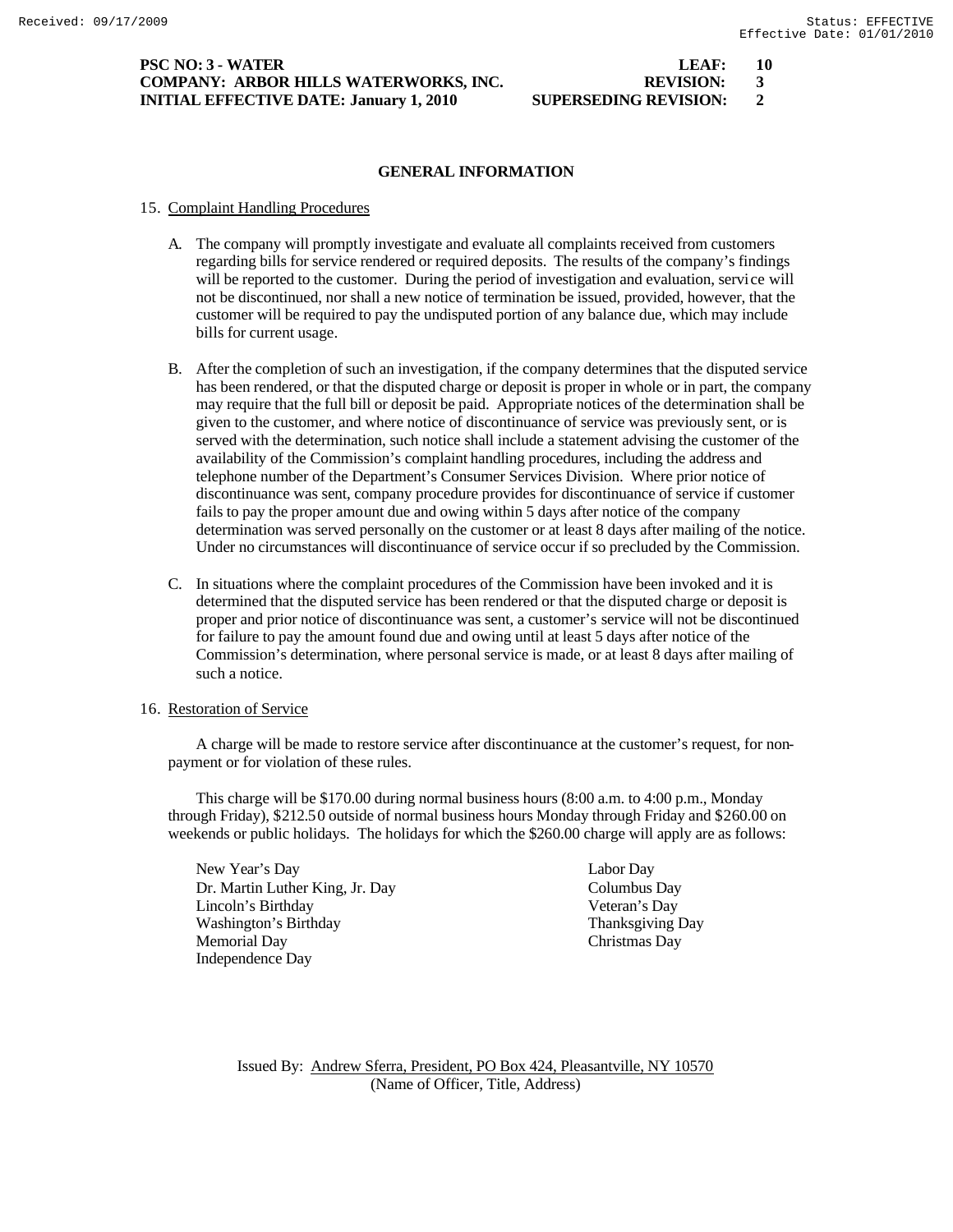# ..DID: 1827 ..TXT: PSC NO: 3 WATER LEAF: 11 COMPANY: ARBOR HILLS WATERWORKS,INC. REVISION: 0 INITIAL EFFECTIVE DATE: 03/15/98 SUPERSEDING REVISION: STAMPS: RECEIVED: 12/11/97 STATUS: Effective EFFECTIVE: 03/15/98

# **GENERAL INFORMATION**

In a case where service is being restored after discontinuance for non-payment, the company may require full payment of all arrears as well as the restoration of service charge. If the company and the customer have entered into some form of payment agreement, the agreed upon down payment may be required before service will be restored.

If it becomes necessary to disconnect service at the main because of willful acts of a customer, the service restoration charge will include the actual costs incurred by the company to disconnect and reconnect the service.

## 17. Interest on Customer Overpayments

The company will provide interest on a customer overpayment as follows:

- A. A customer overpayment is defined as payment by the customer to the company in excess of the correct charge for water service supplied to the customer which was caused by erroneous billing by the utility.
- B. The rate of interest on such amounts shall be the greater of the unadjusted customer deposit rate or the applicable late payment rate, if any, for the service classification under which the customer was billed. Interest shall be paid from the date when the customer overpayment was made, adjusted for any changes in the deposit rate or late payment rate, and compounded monthly, until the date when the overpayment was refunded.
- C. The company will not pay interest on customer overpayments that are refunded within 30 days after such overpayment is received by the company.

## 18. Regulation

 All matters, rules and other situations concerning the rendering of water service which are not specifically covered herein or in a provision of the New York State Codes, Rules and Regulations and which are subject to the jurisdiction of the Public Service Commission, and for which a customer and the company cannot agree as to an equitable and fair solution will be referred to said Commission to be resolved. Either the customer or the company may request that a rule or provision of this tariff be changed for a particular situation.